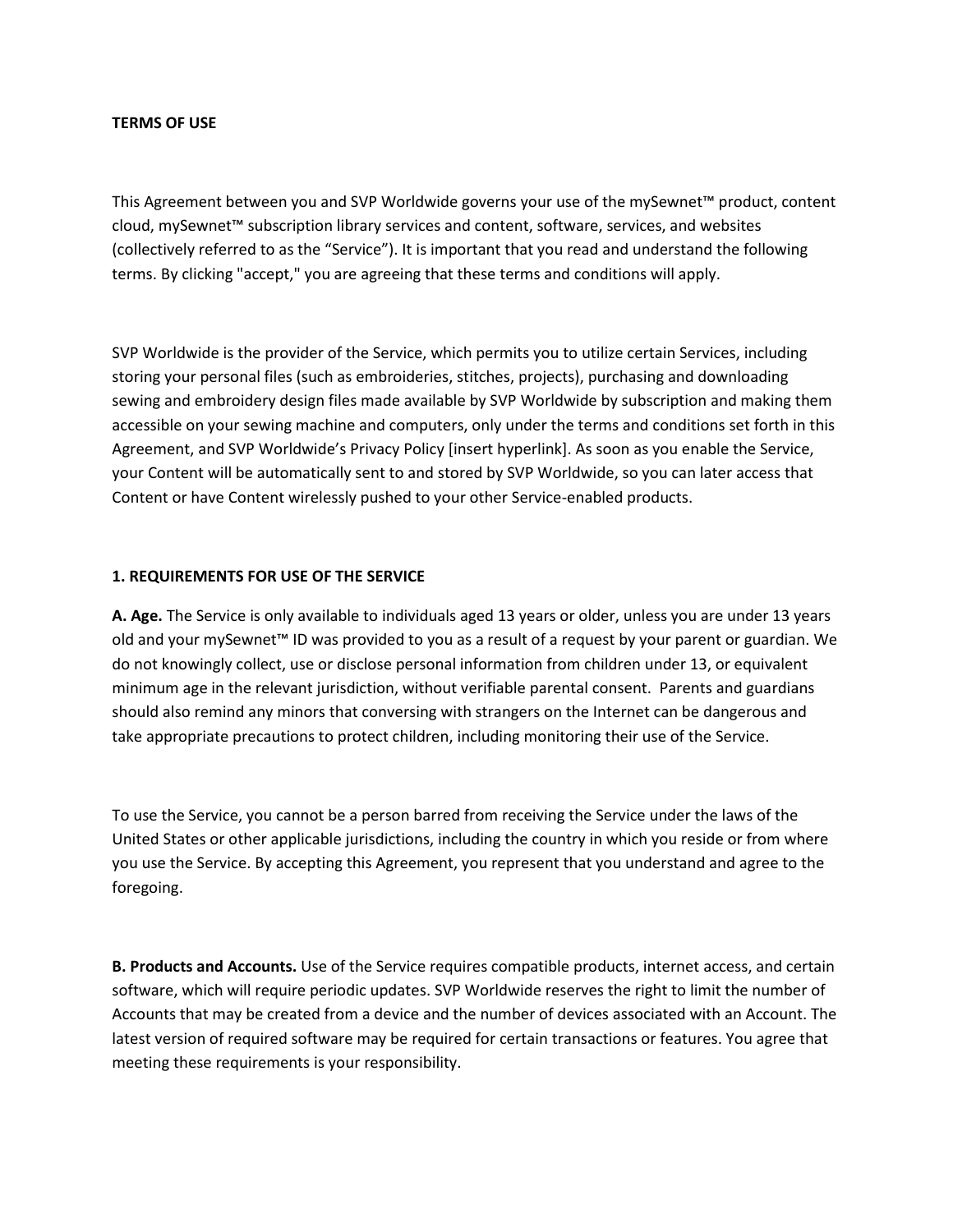**C. Limitations on Use.** You agree to use the Service only for purposes permitted by this Agreement, and only to the extent permitted by any applicable law, regulation, or generally accepted practice in the applicable jurisdiction. Content shall only be data directly related to sewing and embroidery. If your use of the Service or other behavior intentionally or unintentionally threatens SVP Worldwide's ability to provide the Service or other systems, SVP Worldwide shall be entitled to take all reasonable steps to protect the Service and SVP Worldwide's systems, which may include suspension of your access to the Service. Repeated violations of the limitations may result in termination of your Account.

**D. Availability of the Service.** The Service, or any feature or part thereof, may not be available in all languages or in all countries and SVP Worldwide makes no representation that the Service, or any feature or part thereof, is appropriate or available for use in any particular location. To the extent you choose to access and use the Service, you do so at your own initiative and are responsible for compliance with any applicable laws.

**E. Changing the Service.** SVP Worldwide reserves the right at any time to modify this Agreement and to impose new or additional terms or conditions on your use of the Service. Such modifications and additional terms and conditions will be communicated to you and, if accepted, will be effective immediately and will be incorporated into this Agreement. In the event that you refuse to accept such changes, SVP Worldwide will have the right to terminate this Agreement and your Account. You agree that SVP Worldwide shall not be liable to you or any third party for any modification or cessation of the Service.

### **2. FEATURES AND SERVICES**

### **. mySewnet™ Cloud.**

When you sign in with your mySewnet™ account on your machine, all embroideries and stitches that you save will be automatically synchronized with mySewnet™ Cloud, and any other machine on which you are signed in. If you install and run the mySewnet™ Cloud sync tool for PC / Mac, the embroideries and stitches in your mySewnet™ Cloud will also be synchronized with your computer(s). All changes (including adding, modifying, renaming and deleting files and folders) on any one of these machines or computers will automatically be sent to and reflected in you mySewnet™ Cloud, as well as all other machines or computers on which you are signed in with your mySewnet™ account. Please note that the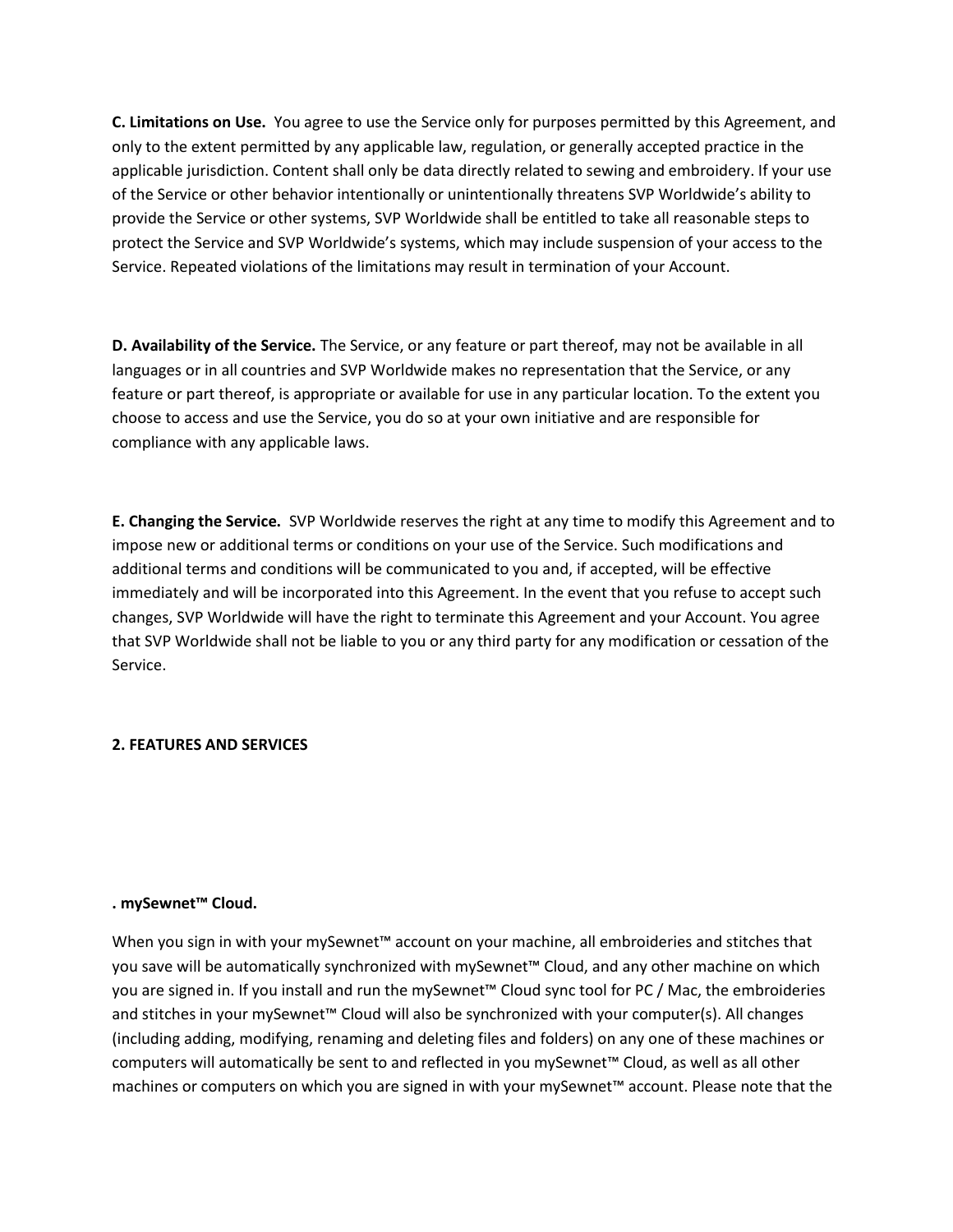availability of Content in your mySewnet™ Cloud folder on your machine or computer may vary depending upon the amount of available storage. If you do not wish to use mySewnet™ Cloud on a particular machine or computer, you can sign out of your machine or computer. Your mySewnet™ Cloud content will be removed from that particular machine or computer.

#### . mySewnet™ Subscription Library.

You may choose to subscribe to mySewnet™ Library services as part of the Services to gain access to Subscription Library Content (as defined herein) either owned solely by or licensed by SVP Worldwide and to which SVP Worldwide has the right to resell or sublicense to you the user. The mySewnet™ Library is currently only available to users whose ISP address is tied to North America, Germany, Sweden, Italy, Denmark, Norway, Finland, the Netherlands, United Kingdom, and Australia and users of the following sewing machine models: initially upon launch of the mySewnet Subscription Library on HUSQVARNA VIKING® Designer Epic 2™ and eventually on HUSQVARNA VIKING® Designer Epic™ HUSQVARNA VIKING® Designer Brilliance™ PFAFF® creative icon™. mySewnet™ Libraryable to purchase designs that are not part of your own mySewnet™ Cloud or your own Content in your mySewnet™ Account. To gain access to the mySewnet™ Subscription Library, you will need to agree to and accept the terms of the Subscription Agreement found here [insert hyperlink]. The mySewnet™ Subscription Library will be governed by these Terms of Use and the same Privacy Policy [insert hyperlink] that applies to the Services. Notwithstanding the foregoing, anything contained herein or in the Privacy Policy that is contrary to the terms of the Subscription Agreement, the terms of the Subscription Agreement shall control. To use the mySewnet Library service you must have Internet access and a mySewnet Library ready device and provide us with one or more Payment Methods. "Payment Method" means a current, valid, accepted method of payment, as may be updated from time to time.We may offer a number of membership plans, including special promotional plans. Some membership plans may have differing conditions and limitations, which will be disclosed at your sign-up or in other communications made available to you. You can find specific details regarding your mySewnet Library membership by visiting our website and clicking on the "Account" link.If you choose an automatically renewing plan, your mySewnet Library Membership will continue and automatically renew until terminated. You must cancel your membership before it renews in order to avoid billing of the membership fees for the next billing cycle to your Payment Method (see "Cancellation" below). ii. Free **Trials** 

Free trial eligibility is determined by SVP at its sole discretion and we may limit eligibility or duration to prevent free trial abuse. We reserve the right to revoke the free trial and put your account on hold in the event that we determine that you are not eligible. We may use information such as device ID, method of payment or an account email address used with an existing or recent mySewnet Library membership to determine eligibility. For combinations with other offers, restrictions may apply.

We will charge the membership fee for your next billing cycle to your Payment Method at the end of the free trial period and your paid membership will automatically begin unless you cancel your membership prior to the end of the free trial period. To view the applicable membership price and end date of your free trial period, visit our website and click the "Billing details" link on the "Account" page.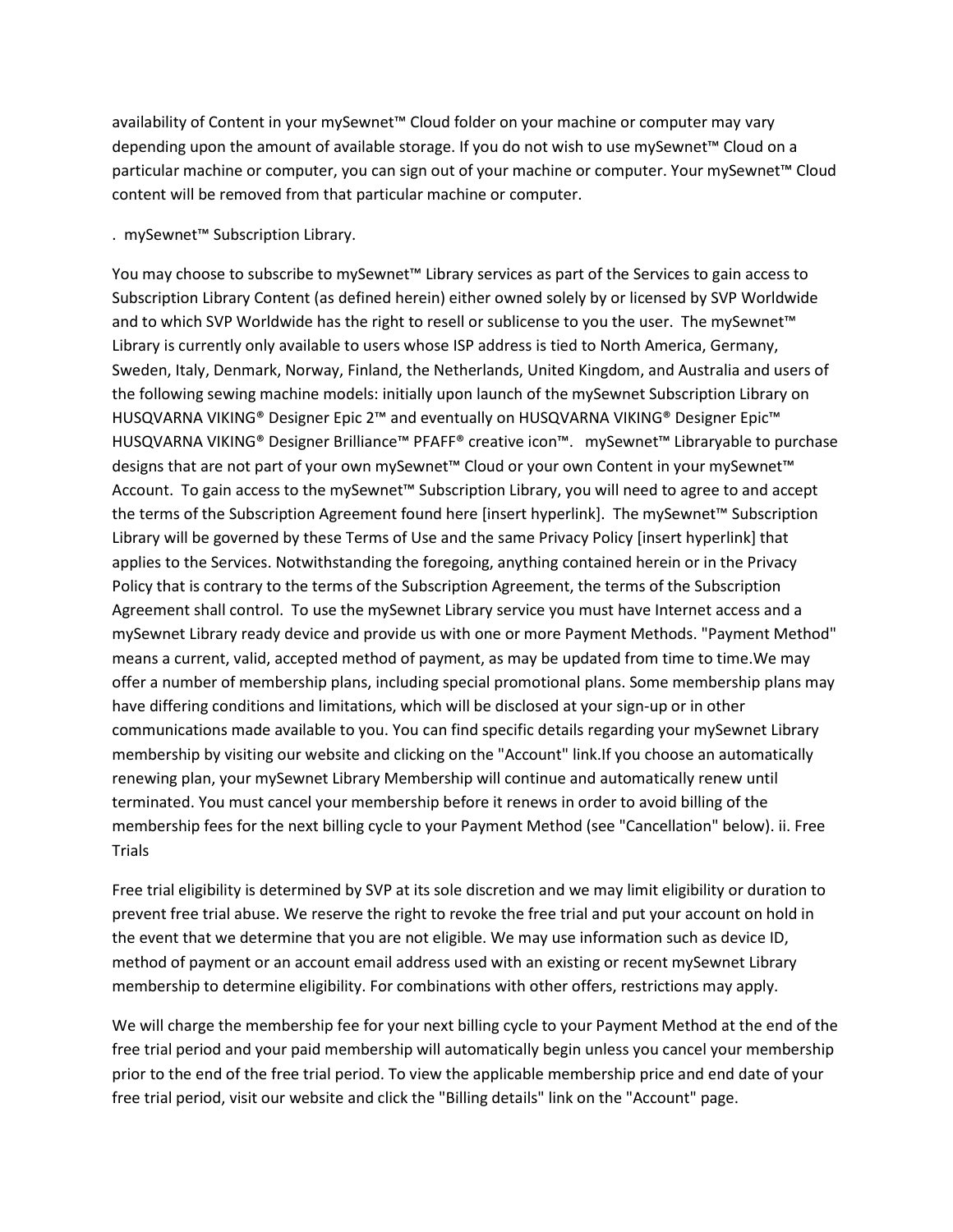#### iii. Billing and Cancellation

The membership fee for the mySewnet Library service and any other charges you may incur in connection with your use of the service, such as taxes and possible transaction fees, will be charged to your Payment Method on the specific billing date indicated on your "Account" page. The length of your billing cycle will depend on the type of subscription that you choose when you sign-up for the service. Membership fees are fully earned upon payment. In some cases your payment date may change, for example if your Payment Method has not successfully settled or if your paid membership began on a day not contained in a given month. Visit our website and click on the "Billing details" link on the "Account" page to see your next payment date. We may authorize your Payment Method in anticipation of membership or service-related charges through various methods, including authorizing it up to approximately one month of service as soon as you register. In some instances, your available balance or credit limit may be reduced to reflect the authorization during your free trial period. To use a MySewnet™ Library service you must provide one or more Payment Methods. You authorize us to charge any Payment Method associated to your account in case your primary Payment Method is declined or no longer available to us for payment of your subscription fee. You remain responsible for any uncollected amounts. If a payment is not successfully settled, due to expiration, insufficient funds, or otherwise, and you do not cancel your account we may suspend your access to the ervice until we have successfully charged a valid Payment Method. For some Payment Methods, the issuer may charge you certain fees, such as foreign transaction fees or other fees relating to the processing of your Payment Method. Check with your Payment Method service provider for details. You can update your Payment Methods by going to the "Account" page. We may also update your Payment Methods using information provided by the payment service providers. Following any update, you authorize us to continue to charge the applicable Payment Method(s). You can cancel your mySewnet Library membership at any time, and you will continue to have access to the mySewnet Library service through the end of your billing period. To cancel, go to the "Account" page on our website and follow the instructions for cancellation. If you cancel your membership, your account will automatically at the end of your current billing period. To see when your account will close, click "Billing details" on the "Account" page. We reserve the right to change our subscription plans or adjust pricing for our service or any components thereof in any manner and at any time as we may determine in our sole and absolute discretion. Except as otherwise expressly provided for in these Terms of Use, any price changes or changes to your subscription plan will take effect following notice to you. Payments are nonrefundable and there are no refunds or credits for partially used periods. Following any cancellation, however, you will continue to have access to the service through the end of your current billing period. At any time, and for any reason, we may provide a refund, discount, or other consideration to some or all of our members ("credits"). The amount and form of such credits, and the decision to provide them, are at our sole and absolute discretion. The provision of credits in one instance does not entitle you to credits in the future for similar instances, nor does it obligate us to provide credits in the future, under any circumstance.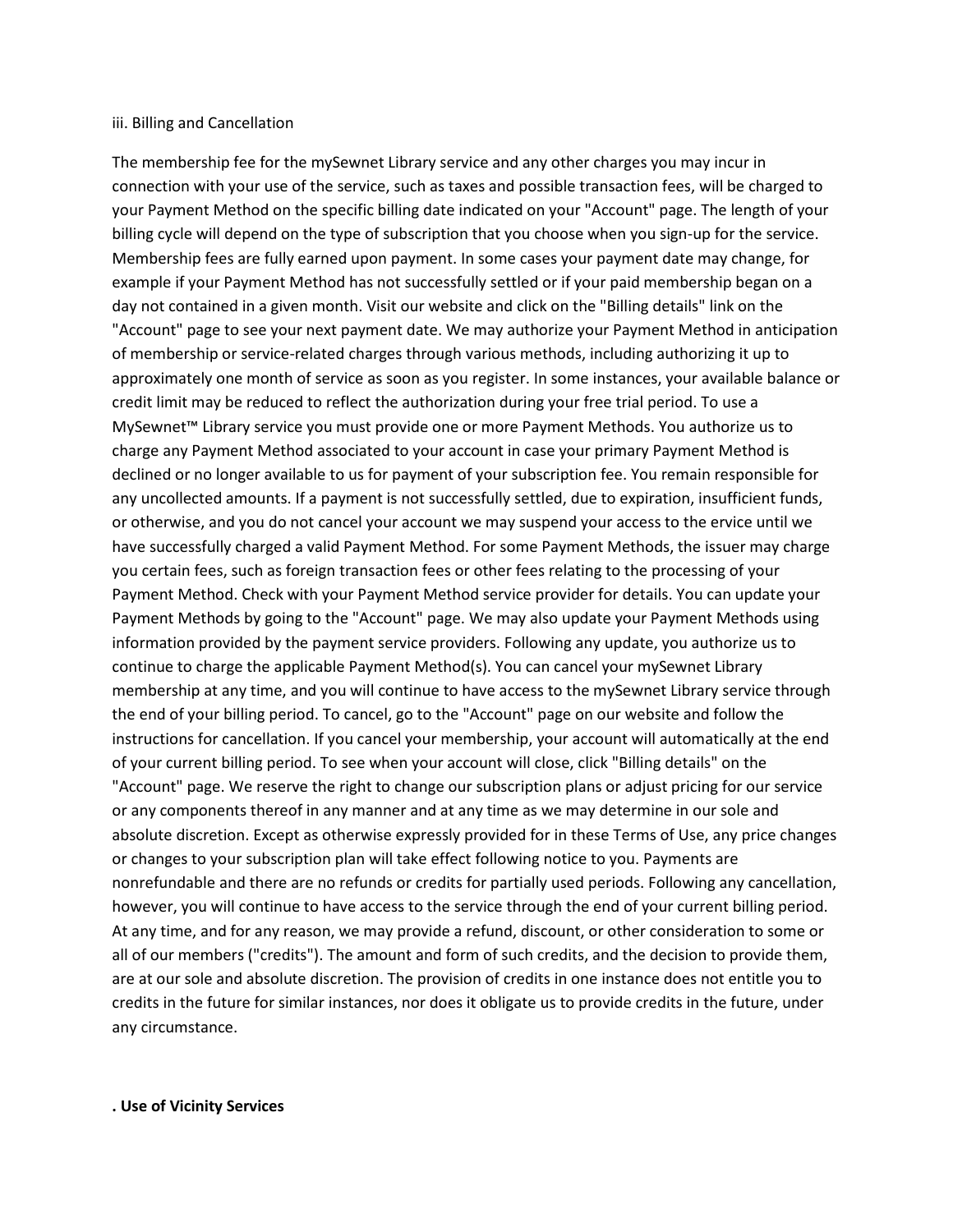SVP Worldwide and its partners and dealers may provide certain events or Services that rely upon location. To provide such features or Services, where available, SVP Worldwide and its partners and dealers must collect, use, transmit, process and maintain data, including but not limited to your geographic location and information related to your Account and any products registered thereunder, including but not limited to your SVP Worldwide ID, product ID and model type.

You may withdraw consent to SVP Worldwide and its partners/dealers for the collection, use, transmission, processing and maintenance of location and Account data at any time. SVP Worldwide shall use reasonable skill and due care in providing the Service, but neither SVP Worldwide nor any of its providers guarantees the availability, accuracy, completeness, reliability, or timeliness of location data or any other data provided by the Service.

#### **. Beta feature**

From time to time, SVP Worldwide may choose to offer new and/or updated features of the Services for the purpose of providing SVP Worldwide with feedback on the quality and usability of the new features. You understand and agree that your participation in the program is voluntary and does not create a legal partnership, agency, or employment relationship between you and SVP Worldwide, and that SVP Worldwide is not obligated to provide you with any Beta features. SVP Worldwide may make such Beta features available to program participants by online registration or enrollment via the Service. You understand and agree that SVP Worldwide may collect and use information from your Account, devices and peripherals in order to enroll you in a program and/or determine your eligibility to participate. You understand that once you enroll in a program you may be unable to revert back to the earlier non-beta version of a given Beta feature. In the event such reversion is possible, you may not be able to migrate data created within the Beta feature back to the earlier non-beta version. Your use of the Beta features and participation in the program is governed by this Agreement and any additional license terms that may separately accompany the Beta features. The Beta features are provided on an "AS IS" and "AS AVAILABLE" basis and may contain errors or inaccuracies that could cause failures, corruption or loss of data and/or information from your device and from peripherals (including, without limitation, servers and computers) connected thereto. SVP Worldwide strongly encourages you to backup all data and information on your device and any peripherals prior to participating in any program. You expressly acknowledge and agree that all use of the Beta features is at your sole risk. You assume all risks and all costs associated with your participation in any program, including, without limitation, any internet access fees, backup expenses, costs incurred for the use of your device and peripherals, and any damage to any equipment, software, information or data. SVP Worldwide may or may not provide you with technical and/or other support for the Beta features. If support is provided it will be in addition to your normal support coverage for the Service and only available through the program. You agree to abide by any support rules or policies that SVP Worldwide provides to you in order to receive any such support. SVP Worldwide reserves the right to modify the terms, conditions or policies of the program (including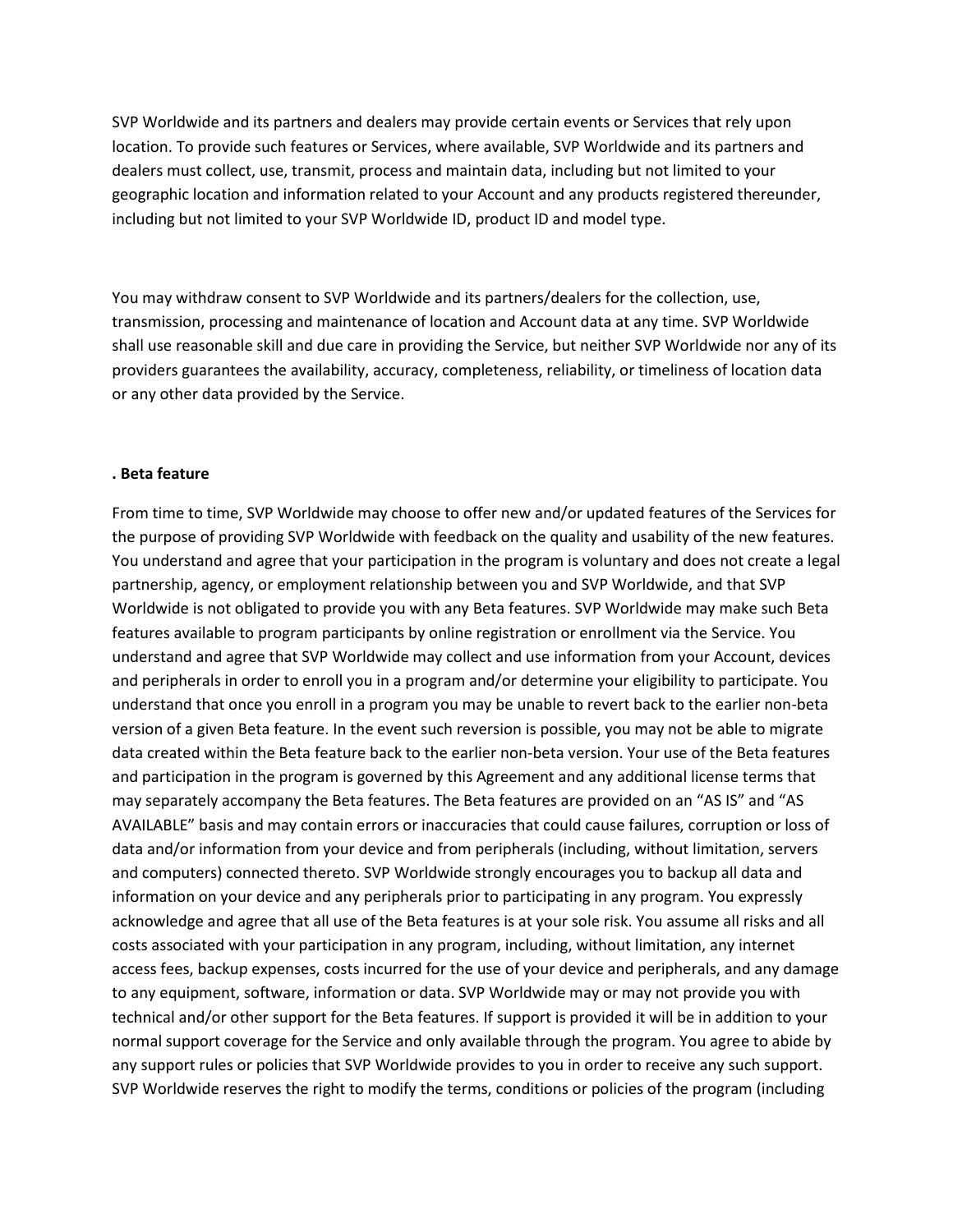ceasing the program) at any time with or without notice, and may revoke your participation in the program at any time. You acknowledge that SVP Worldwide has no obligation to provide a commercial version of the Beta features, and that should such a commercial version be made available, it may have features or functionality different than that contained in the Beta features. As part of the program, SVP Worldwide will provide you with the opportunity to submit comments, suggestions, or other feedback regarding your use of the Beta features. You agree that in the absence of a separate written Agreement to the contrary, SVP Worldwide will be free to use any feedback you provide for any purpose.

### **D. mySewnet™ web-only Account**

If you sign up for the Service with a web-only Account on a non-SVP Worldwide-branded products, you will have access to only a limited set of Service functionality. As a condition to accessing the Service with a web-only Account, you agree to all relevant terms and conditions found in this Agreement, including, without limitation, all requirements for use of the Service, limitations on use, availability, public beta, disclaimers of warranties, rules regarding your Content and conduct, and termination. Terms found in this Agreement relating to features not available for web-only users will not be applicable to you. These include, for example, use of location based Services and Beta features. You further agree that if you subsequently access your web-only Account from an SVP Worldwide-branded device, SVP Worldwide may automatically upgrade your web-only Account to a full mySewnet™ Account and provide all available functionality of the Service to you. If you choose to access your web-only Account from an SVP Worldwide-branded device and you are subsequently upgraded to full functionality of the Service, you agree that all of the terms and conditions contained herein apply to your use of the Service. If you do not want to have a full mySewnet™ Account, do not log in to your web-only Account from an SVP Worldwide-branded device.

### **3. YOUR USE OF THE SERVICE**

### **A. Your Account**

As a registered user of the Service, you must establish an Account. Do not reveal your Account information to anyone else. You are solely responsible for maintaining the confidentiality and security of your Account and for all activities that occur on or through your Account, and you agree to immediately notify SVP Worldwide of any security breach of your Account. You further acknowledge and agree that the Service is designed and intended for personal use on an individual basis and you should not share your Account and/or password details with another individual. Provided we have exercised reasonable skill and due care, SVP Worldwide shall not be responsible for any losses arising out of the unauthorized use of your Account resulting from you not following these rules.

In order to use the Service, you must enter your mySewnet™ ID and password to authenticate your Account. You agree to provide accurate and complete information when you register with the Service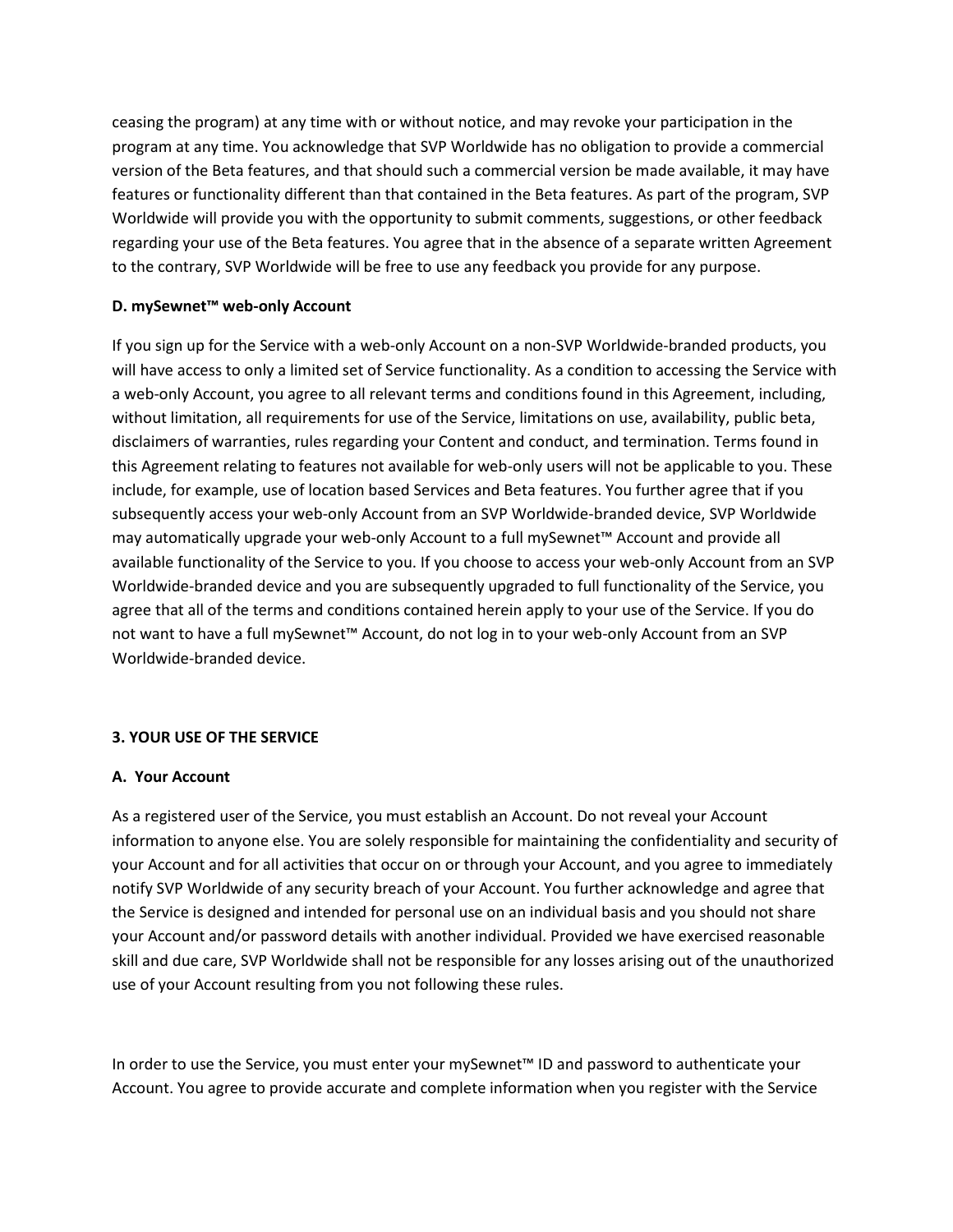("Service Registration Data"), and you agree to update your Service Registration Data to keep it accurate and complete. Failure to provide accurate, current and complete Service Registration Data may result in the suspension and/or termination of your Account. You agree that SVP Worldwide may store and use the Service Registration Data you provide for use in maintaining your Account.

### **B. Use of Other SVP Worldwide Products and Services**

Particular components or features of the Service provided by SVP Worldwide and/or its affiliates, including but not limited to the ability to download product updates, may contain separate terms of use or a separate agreement. You must read, accept, and agree to be bound by any such separate agreement as a condition of using these particular components or features of the Service.

### **C. No Conveyance**

Nothing in this Agreement shall be construed to convey to you any interest, title, or license in an SVP Worldwide ID, email address, domain name, or similar resource used by you in connection with the Service.

# **D. No Right of Survivorship**

You agree that your Account is non-transferable and that any rights to your SVP Worldwide ID or Content within your Account terminate upon your closure, or none-use of the Account.

Upon request, or extended none-use your Account may be terminated and all Content within your Account deleted.

### **E. No Resale of Service**

You agree that you will not reproduce, copy, duplicate, sell, resell, allow access or trade the Service (or any part thereof) for any purpose.

# **4. CONTENT AND YOUR CONDUCT**

### **A. Content**

"Content" means any information that may be generated or encountered through use of the Service, such as data files, device characteristics, projects, written text, software, graphics, embroideries, images, stitches, messages and any other like materials. You understand that all Content, whether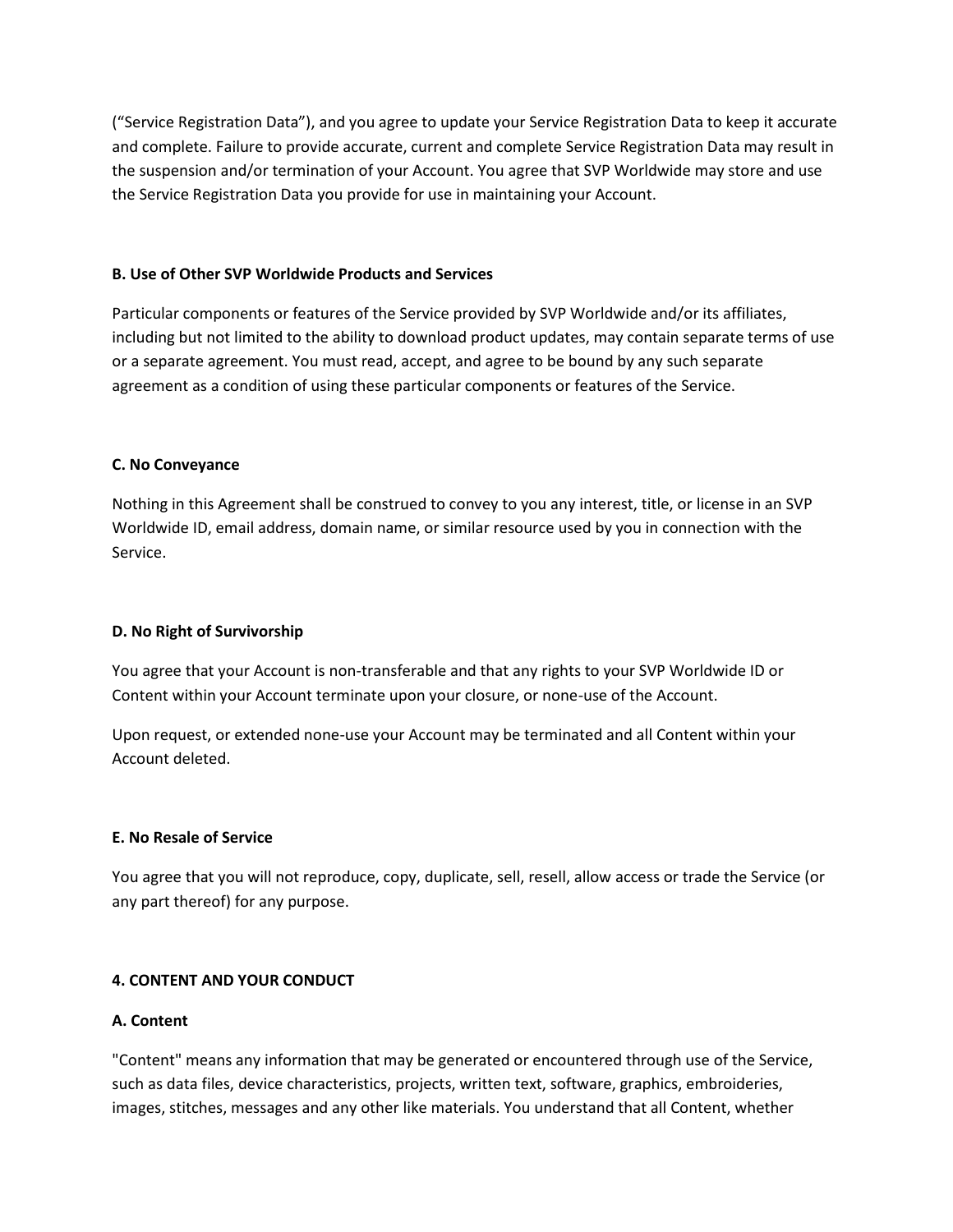publicly posted or privately transmitted on the Service is the sole responsibility of the person from whom such Content originated. This means that you, and not SVP Worldwide, are solely responsible for any Content you upload, download, post, email, transmit, store or otherwise make available through your use of the Service. You understand that by using the Service you may encounter Content that you may find offensive, indecent, or objectionable, and that you may expose others to Content that they may find objectionable. SVP Worldwide does not control the Content posted via the Service, nor does it guarantee the accuracy, integrity or quality of such Content. You understand and agree that your use of the Service and any Content is solely at your own risk. Notwithstanding the foregoing, the Service may also provide you access to Subscription Library Content per the terms outlined in Section 2.A.3. "Subscription Library Content" means any stitch files, embroidery design files or project files made available by SVP Worldwide through its ownership or licensed right in such design files which SVP Worldwide then makes available to you as part of the mySewnet™ Subscription Library services and applicable terms. SVP Worldwide represents and warrants that it has the right to either sell or sublicense such design files to you pursuant to the terms of the Subscription Agreement [insert hyperlink].

### **B. Your Conduct**

You agree that you will not use the Service to:

a. upload, download, post, email, transmit, store or otherwise make available any Content that is unlawful, harassing, threatening, harmful, tortious, defamatory, libelous, abusive, violent, obscene, vulgar, invasive of another's privacy, hateful, racially or ethnically offensive, or otherwise objectionable;

b. stalk, harass, threaten or harm another;

c. if you are an adult, request personal or other information from a minor (any person under the age of 18 or such other age as local law defines as a minor);

d. pretend to be anyone, or any entity, you are not - you may not impersonate or misrepresent yourself as another person (including celebrities), entity, another mySewnet™ user, an SVP Worldwide employee, or a civic or government leader, or otherwise misrepresent your affiliation with a person or entity (SVP Worldwide reserves the right to reject or block any SVP Worldwide ID or email address which could be deemed to be an impersonation or misrepresentation of your identity, or a misappropriation of another person's name or identity);

e. engage in any copyright infringement or other intellectual property infringement (including uploading any content to which you do not have the right to upload), or disclose any trade secret or confidential information in violation of a confidentiality, employment, or nondisclosure Agreement;

f. post, send, transmit or otherwise make available any unsolicited or unauthorized email messages, advertising, promotional materials, junk mail, spam, or chain letters, including, without limitation, bulk commercial advertising and informational announcements;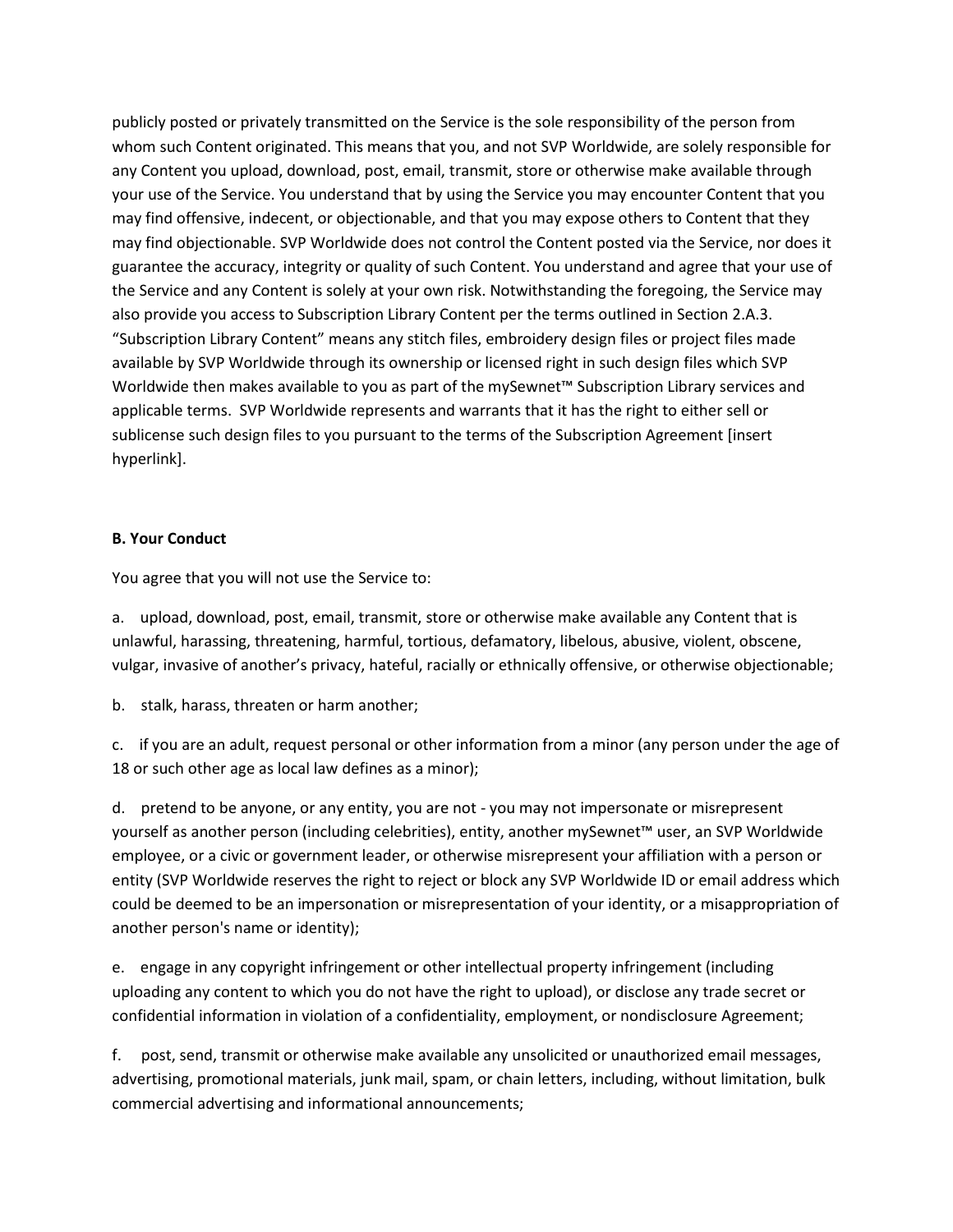g. forge any TCP-IP packet header or any part of the header information in an email or a news group posting, or otherwise putting information in a header designed to mislead recipients as to the origin of any Content transmitted through the Service ("spoofing");

h. upload, post, email, transmit, store or otherwise make available any material that contains viruses or any other computer code, files or programs designed to harm, interfere or limit the normal operation of the Service (or any part thereof), or any other computer software or hardware;

i. interfere with or disrupt the Service (including accessing the Service through any automated means, like scripts), or any servers or networks connected to the Service, or any policies, requirements or regulations of networks connected to the Service (including any unauthorized access to, use or monitoring of data or traffic thereon);

j. plan or engage in any illegal activity; and/or

k. gather and store personal information on any other users of the Service to be used in connection with any of the foregoing prohibited activities.

# **C. Removal of Content**

You acknowledge that SVP Worldwide is not responsible or liable in any way for any Content provided by others and has no duty to pre-screen such Content. However, SVP Worldwide reserves the right at all times to determine whether Content is appropriate and in compliance with this Agreement, and may pre-screen, move, refuse, modify and/or remove Content at any time, without prior notice and at its sole discretion, if such Content is found to be in violation of this Agreement or otherwise objectionable.

### **D. Back up Your Content**

You are responsible for backing up, to your own computer or other device, any important documents, images, Subscription Library Content, or other Content that you store or access via the Service. SVP Worldwide shall use reasonable skill and due care in providing the Service, however SVP Worldwide does not guarantee or warrant that any Subscription Library Content or Content you may store or access through the Service will not be subject to inadvertent damage, corruption or loss.

### **E. Access to Your Account and Content**

SVP Worldwide reserves the right to take steps SVP Worldwide believes are reasonably necessary or appropriate to enforce and/or verify compliance with any part of this Agreement. You acknowledge and agree that SVP Worldwide may, without liability to you, access, use, preserve and/or disclose your Account information and Content to law enforcement authorities, government officials, and/or a third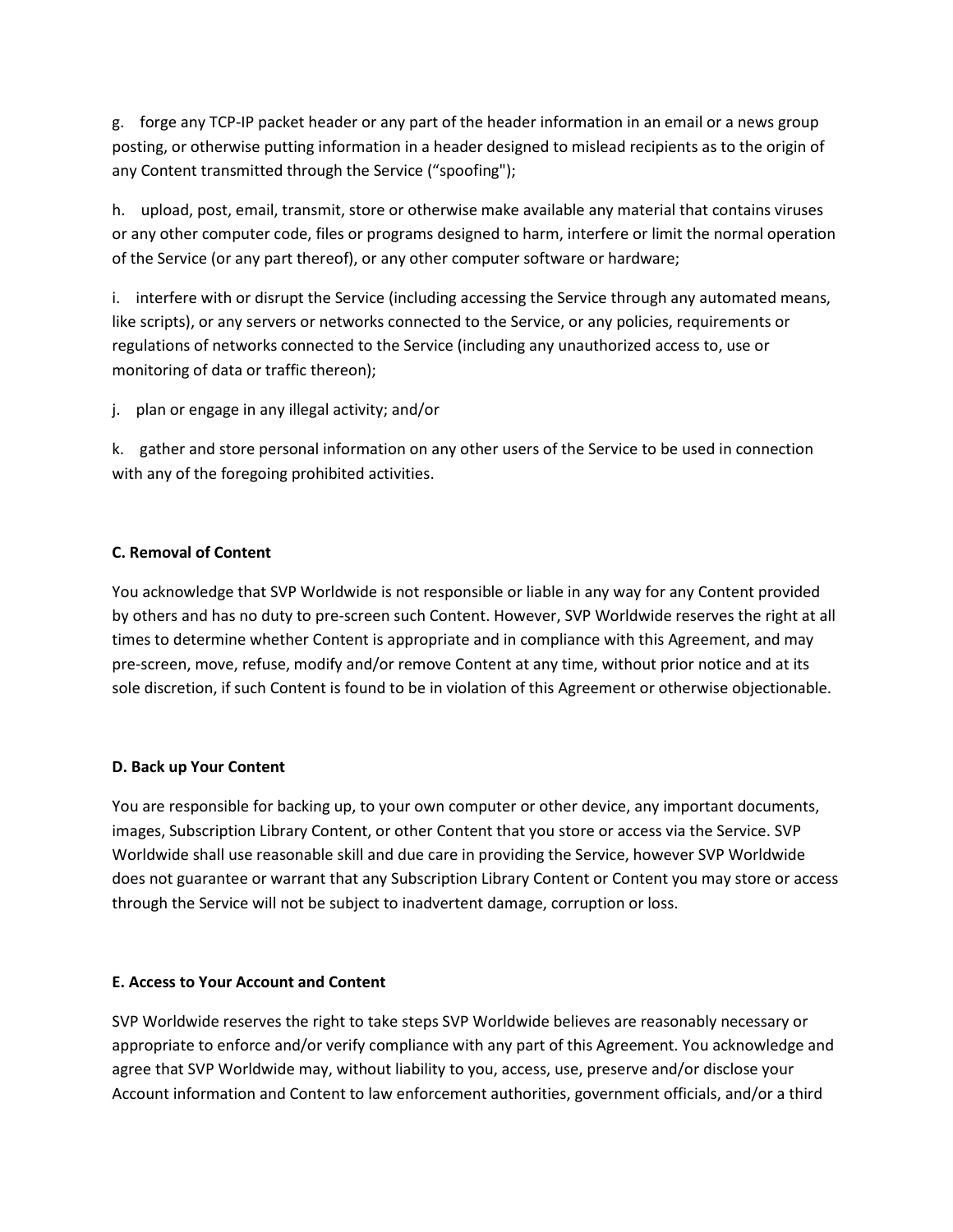party, as SVP Worldwide believes is reasonably necessary or appropriate, if legally required to do so or if SVP Worldwide has a good faith belief that such access, use, disclosure, or preservation is reasonably necessary to:

- a. comply with legal process or request;
- b. enforce this Agreement, including investigation of any potential violation thereof;
- c. detect, prevent or otherwise address security, fraud or technical issues; or

d. protect the rights, property or safety of SVP Worldwide, its users, a third party, or the public as required or permitted by law.

# **F. Violations of this Agreement**

If while using the Service, you encounter Content you find inappropriate, or otherwise believe to be a violation of this Agreement, you may report it by sending an email to SVP Worldwide at report@mysewnet.com.

# **G. Content Submitted or Made Available by You on the Service**

**1.** License from You. Except for material we may license or sell to you via the mySewnet™ Subscription Library, SVP Worldwide does not claim ownership of the materials and/or Content you submit or make available on the Service. However, by submitting or posting such Content on areas of the Service that are accessible by the public or other users with whom you consent to share such Content, you grant SVP Worldwide a worldwide, royalty-free, non-exclusive license to use, distribute, reproduce, modify, adapt, publish, translate, publicly perform and publicly display such Content on the Service solely for the purpose for which such Content was submitted or made available, without any compensation or obligation to you. You agree that any Content submitted or posted by you shall be your sole responsibility, shall not infringe or violate the rights of any other party or violate any laws, contribute to or encourage infringing or otherwise unlawful conduct, or otherwise be obscene, objectionable, or in poor taste. By submitting or posting such Content on areas of the Service that are accessible by the public or other users, you are representing that you are the owner of such material and/or have all necessary rights, licenses, and authorization to distribute it.

**2. Changes to Content.** You understand that in order to provide the Service and make your Content available thereon, SVP Worldwide may transmit your Content across various public networks, in various media, and modify or change your Content to comply with technical requirements of connecting networks or devices or computers. You agree that the license herein permits SVP Worldwide to take any such actions.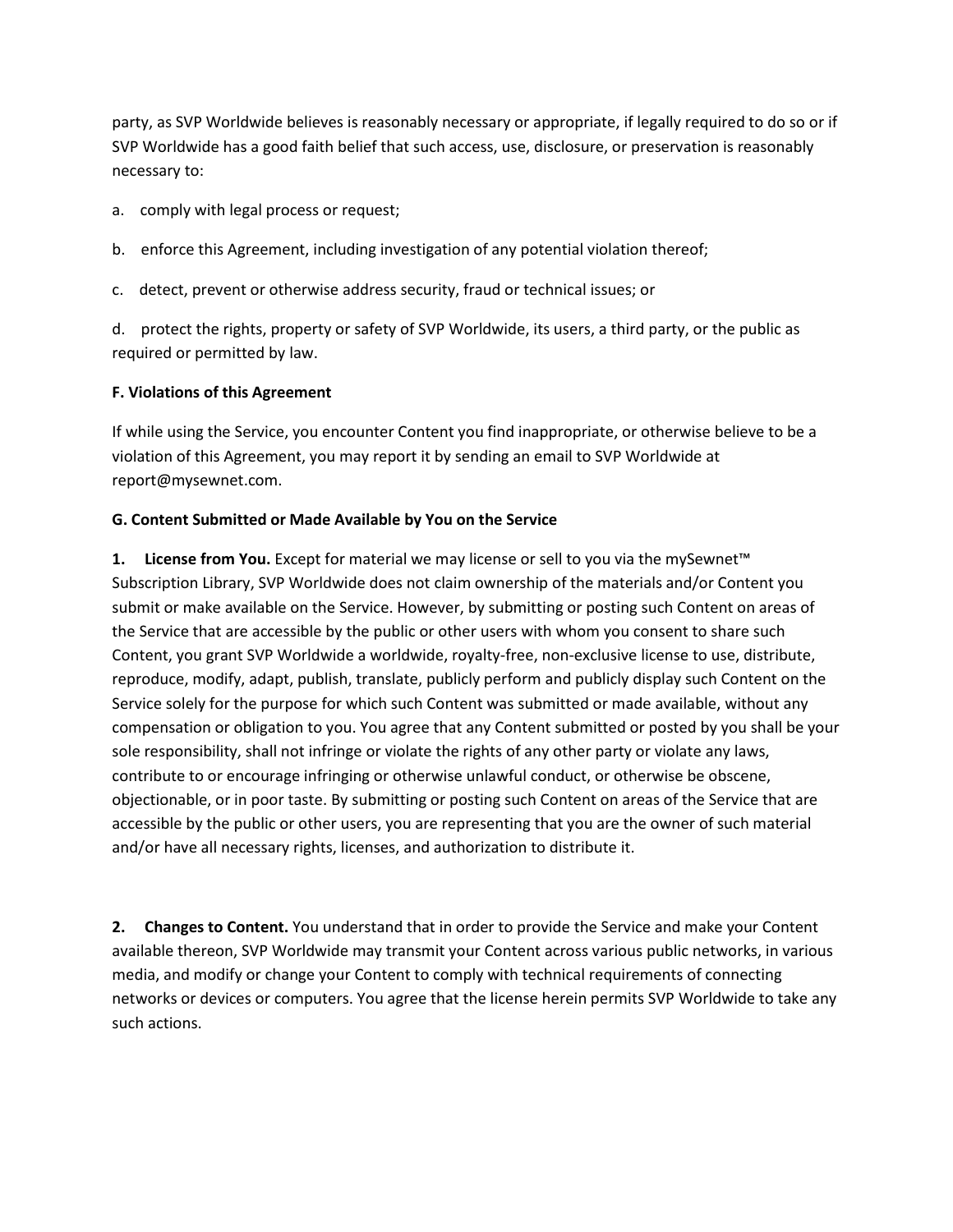**3. Trademark Information.** SVP Worldwide, the SVP Worldwide logo, SINGER®, HUSQVARNA VIKING®, PFAFF<sup>®</sup>, INSPIRA®, mySewnet™, the mySewnet™ logo and other SVP Worldwide trademarks, service marks, graphics, and logos used in connection with the Service are trademarks or registered trademarks owned or licensed by KSIN Luxembourg II S.a.r.l. and affiliated companies. Other trademarks, service marks, graphics, and logos used in connection with the Service may be the trademarks of their respective owners. You are granted no right or license in any of the aforesaid trademarks, and further agree that you shall not remove, obscure, or alter any proprietary notices (including trademark and copyright notices) that may be affixed to or contained within the Service.

### **5. SOFTWARE**

**A. SVP Worldwide's Proprietary Rights.** You acknowledge and agree that SVP Worldwide and/or its licensors own all legal right, title and interest in and to the Service, including but not limited to Subscription Library Content, graphics, user interface, the scripts and software used to implement the Service, and any software provided to you as a part of and/or in connection with the Service (the "Software"), including any and all intellectual property rights that exist therein, whether registered or not, and wherever they may exist. You further agree that the Service (including the Software, or any other part thereof) contains proprietary and confidential information that is protected by applicable intellectual property and other laws, including but not limited to copyright. You agree that you will not use such proprietary information or materials in any way whatsoever except for use of the Service in compliance with this Agreement. No portion of the Service may be reproduced in any form or by any means, except as expressly permitted in these terms.

### **B. License from SVP Worldwide.**

The use of the software or any part of the Service, except for use of the Service as permitted in this Agreement, is strictly prohibited and infringes on the intellectual property rights of others and may subject you to civil and criminal penalties, including possible monetary damages, for copyright infringement.

**C. Updates.** From time to time, SVP Worldwide may update the Software used by the Service. In order to continue your use of the Service, such updates may be automatically downloaded and installed onto your device or computer. These updates may include bug fixes, feature enhancements or improvements, or entirely new versions of the Software.

### **6. TERMINATION**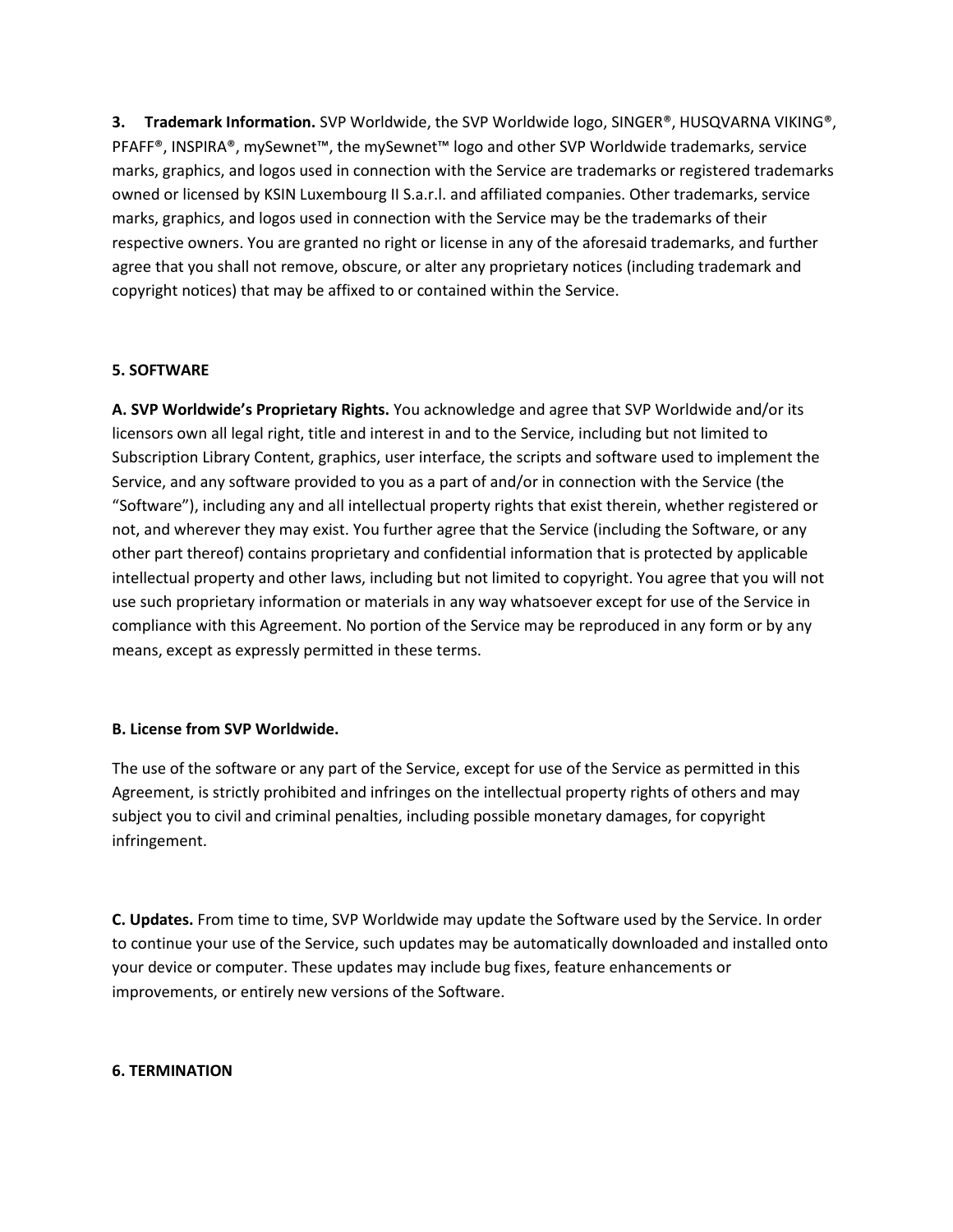# **A. Termination by You**

You may terminate your Account and/or stop using the Service at any time. To terminate your Account click the "delete Account" link situated in the "my profile" tab, or contact an SVP affiliated Customer Service in your country.

### **B. Termination by SVP Worldwide**

SVP Worldwide may at any time, under certain circumstances and without prior notice, immediately terminate or suspend all or a portion of your Account and/or access to the Service. Cause for such termination shall include:

a. violations of this Agreement or any other policies or guidelines that are referenced herein and/or posted on the Service;

- b. a request by you to cancel or terminate your Account;
- c. a request and/or order from law enforcement, a judicial body, or other government agency;
- d. where provision of the Service to you is or may become unlawful;
- e. unexpected technical or security issues or problems;
- f. your participation in fraudulent or illegal activities; or

g. failure to pay any fees owed by you in relation to the Service. Any such termination or suspension shall be made by SVP Worldwide in its sole discretion and SVP Worldwide will not be responsible to you or any third party for any damages that may result or arise out of such termination or suspension of your Account and/or access to the Service.

In addition, SVP Worldwide may terminate your Account upon prior notice via email to the address associated with your Account if

h. your Account has been inactive for one (1) year; or

i. there is a general discontinuance or material modification to the Service or any part thereof. Any such termination or suspension shall be made by SVP Worldwide in its sole discretion and SVP Worldwide will not be responsible to you or any third party for any damages that may result or arise out of such termination or suspension of your Account and/or access to the Service.

### **C. Effects of Termination**

Upon termination of your Account you will lose all access to the Service and any portions thereof, including, but not limited to, your Account, SVP Worldwide ID, Subscription Library Content, and Content. In addition, after a period of time, SVP Worldwide will delete information and data stored in or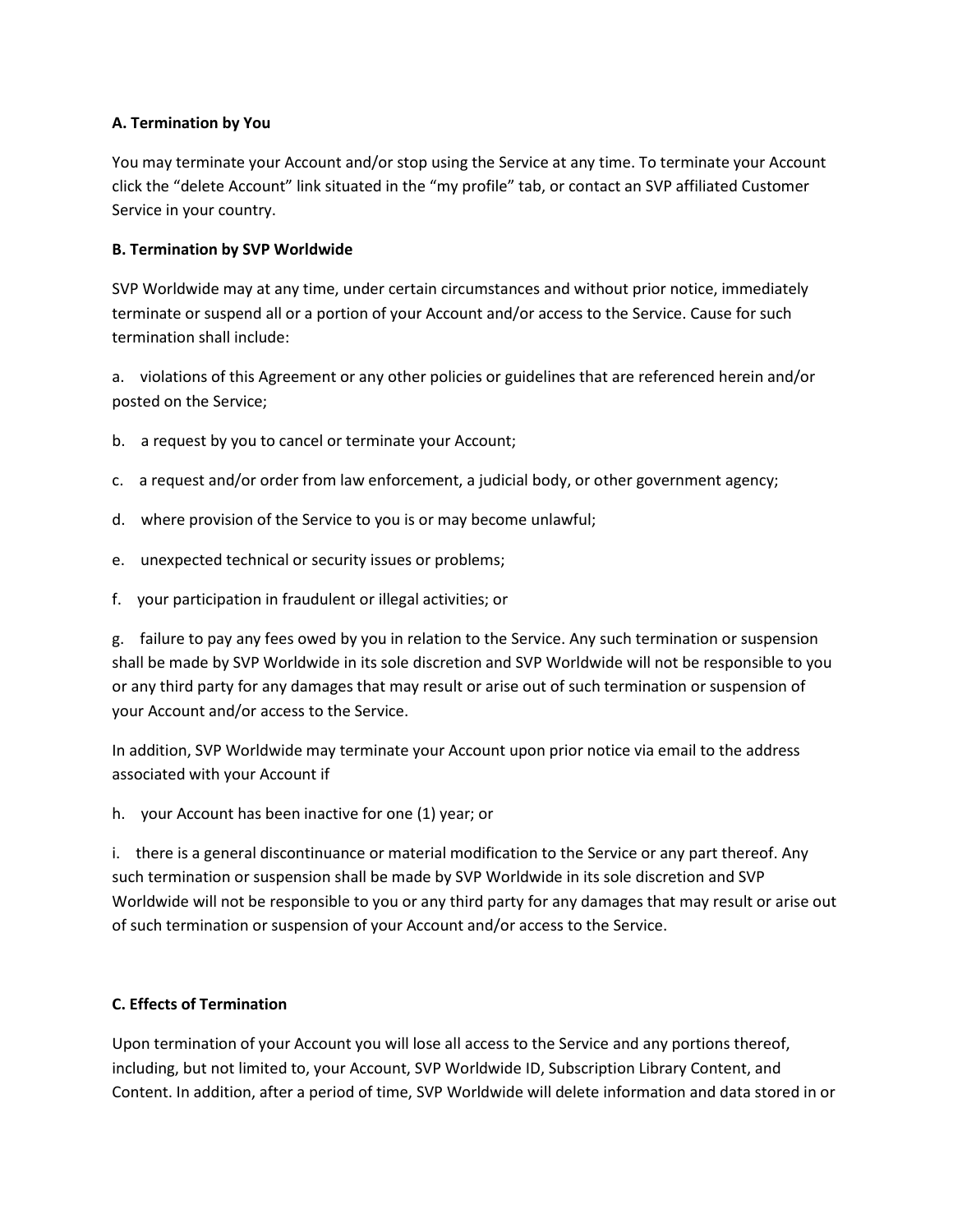as a part of your Account(s). Any individual components of the Service that you may have used subject to separate software license agreements will also be terminated in accordance with those agreements.

# **7. LINKS AND OTHER THIRD PARTY MATERIALS**

Certain Content, Subscription Library Content, components or features of the Service may include materials from third parties and/or hyperlinks to other web sites, resources or Content. Because SVP Worldwide may have no control over such third party sites and/or materials, you acknowledge and agree that SVP Worldwide is not responsible for the availability of such sites or resources, and does not endorse or warrant the accuracy of any such sites or resources, and shall in no way be liable or responsible for any Content, Subscription Library Content, advertising, products or materials on or available from such sites or resources. You further acknowledge and agree that SVP Worldwide shall not be responsible or liable in any way for any damages you incur or allege to have incurred, either directly or indirectly, as a result of your use and/or reliance upon any such Content, Subscription Library Content, advertising, products or materials on or available from such sites or resources.

### **8. DISCLAIMER OF WARRANTIES**

Some jurisdictions do not allow the exclusion of certain warranties, as such, to the extent such exclusions are specifically prohibited by applicable law, some of the exclusions set forth below may not apply to you.

SVP Worldwide shall use reasonable skill and due care in providing the Service. The following disclaimers are subject to this express warranty.

SVP Worldwide does not guarantee, represent, or warrant that your use of the Service will be uninterrupted or error-free, and you agree that from time to time SVP Worldwide may remove the Service for indefinite periods of time, or cancel the Service in accordance with the terms of this Agreement.

You expressly understand and agree that the Service is provided on an "as is" and "as available" basis. SVP Worldwide and its affiliates, subsidiaries, officers, directors, employees, agents, partners and licensors expressly disclaim all warranties of any kind in the Services, Content and Subscription Library Content, whether express or implied, including but not limited to the implied warranties of merchantability, fitness for a particular purpose, and non-infringement. In particular, SVP Worldwide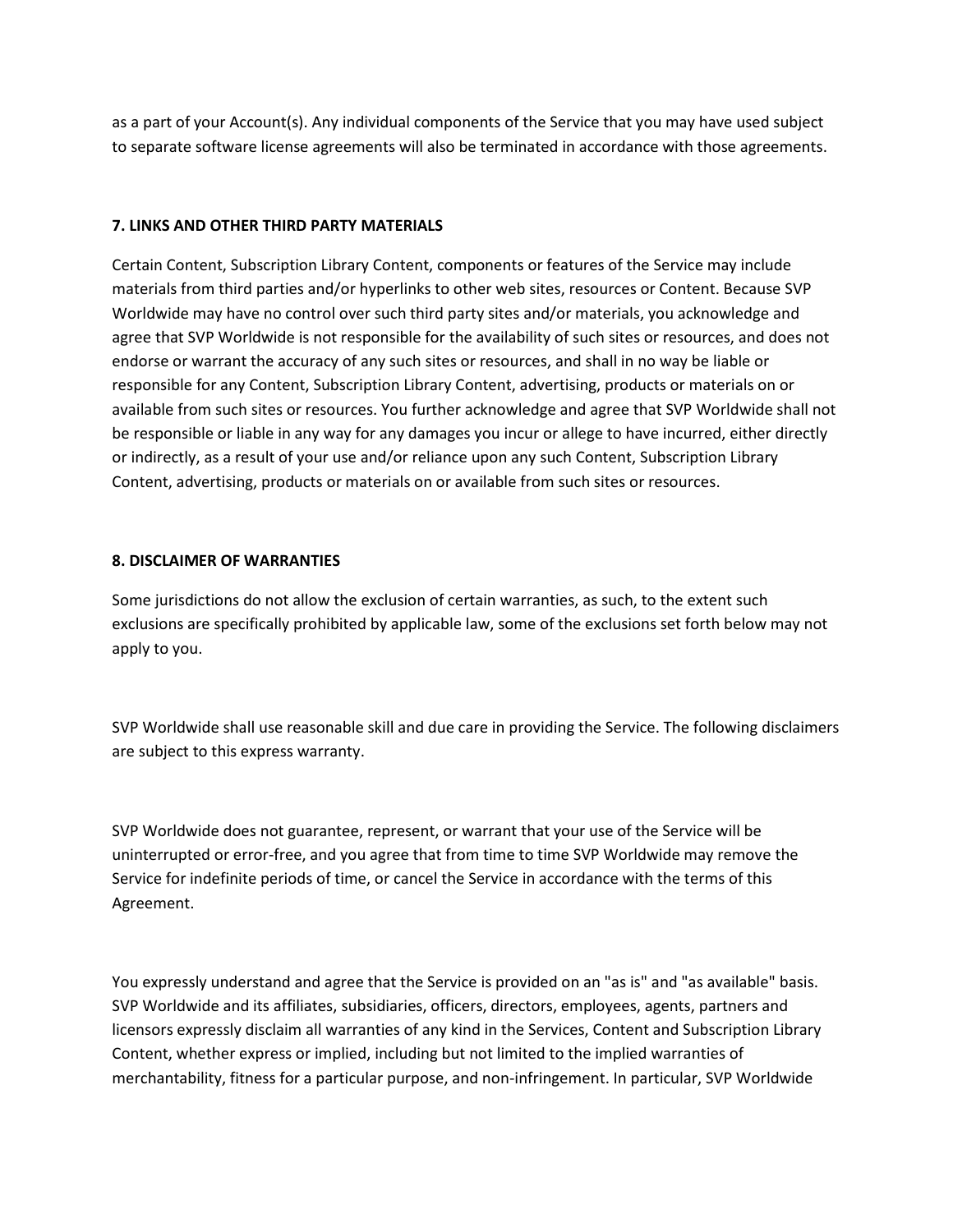and its affiliates, subsidiaries, officers, directors, employees, agents, partners and licensors make no warranty that

- a. the Service will meet your requirements;
- b. your use of the Service will be timely, uninterrupted, secure or error-free;
- c. any information obtained by you as a result of the Service will be accurate or reliable; and
- d. any defects or errors in the software provided to you as part of the Service will be corrected.

SVP Worldwide does not represent or guarantee that the Service will be free from loss, corruption, attack, viruses, interference, hacking, or other security intrusion, and SVP Worldwide disclaims any liability relating thereto.

Any material downloaded or otherwise obtained through the use of the Service is accessed at your own discretion and risk, and you will be solely responsible for any damage to your device, computer, or loss of data that results from the download of any such material. You further acknowledge that the Service is not intended or suitable for use in situations or environments where the failure or time delays of, or errors or inaccuracies in, the Content, Subscription Library Content, data or information provided by the Service could lead to death, personal injury, or severe physical or environmental damage.

### **9. LIMITATION OF LIABILITY**

Some jurisdictions do not allow the exclusion or limitation of liability by Service providers. To the extent such exclusions or limitations are specifically prohibited by applicable law, some of the exclusions or limitations set forth below may not apply to you.

SVP Worldwide shall use reasonable skill and due care in providing the Service. The following limitations do not apply in respect of loss resulting from

- (a) SVP Worldwide's failure to use reasonable skill and due care;
- (b) SVP Worldwide's gross negligence, willful misconduct or fraud; or
- (c) death or personal injury.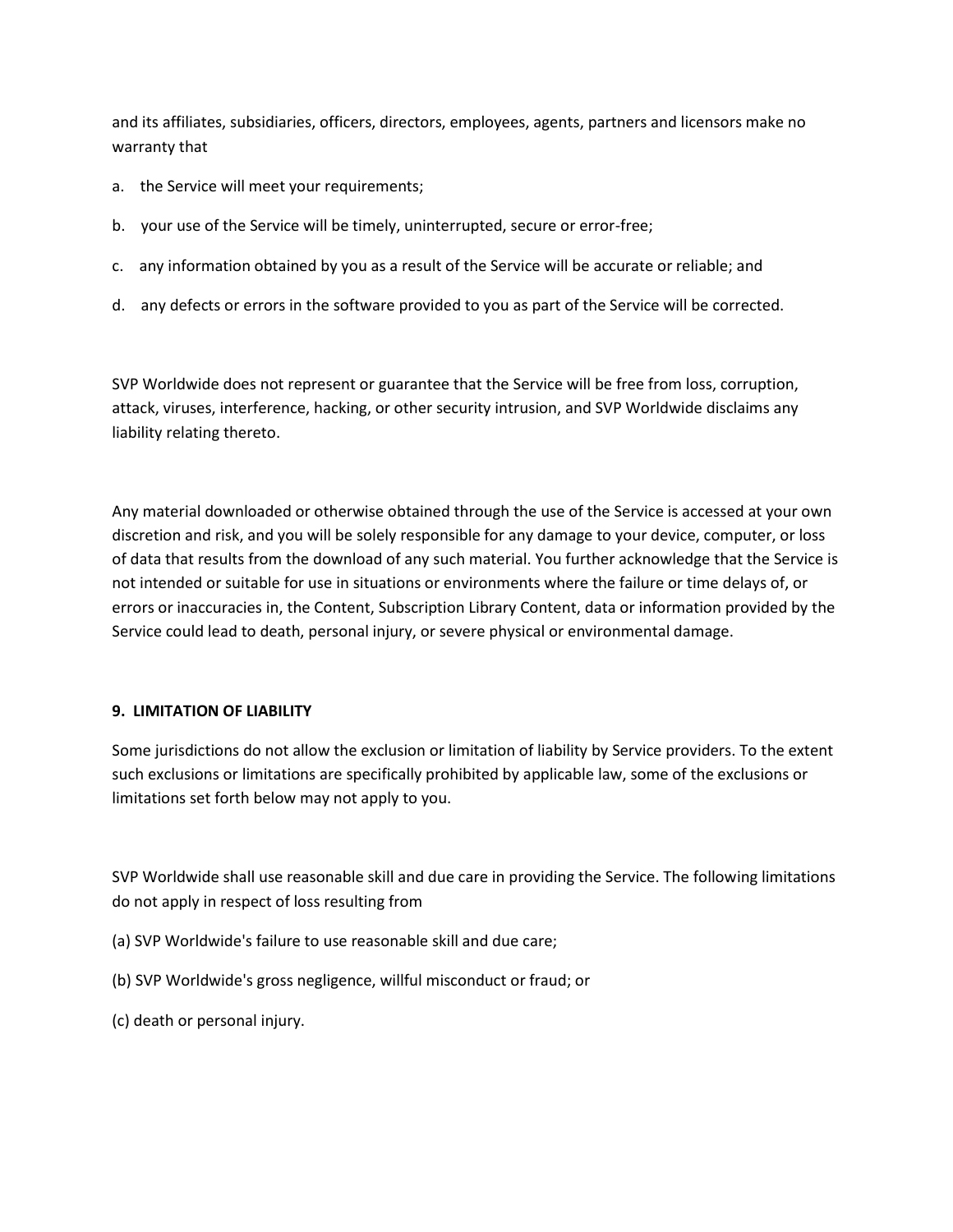You expressly understand and agree that SVP Worldwide and its affiliates, subsidiaries, officers, directors, employees, agents, partners and licensors shall not be liable to you for any direct, indirect, incidental, special, consequential or exemplary damages, including, but not limited to, damages for loss of profits, goodwill, use, data, cost of procurement of substitute goods or Services, or other intangible losses (even if SVP Worldwide has been advised of the possibility of such damages), resulting from: (i) the use or inability to use the Service (ii) any changes made to the Service or any temporary or permanent cessation of the Service or any part thereof; (iii) the unauthorized access to or alteration of your transmissions or data; (iv) the deletion of, corruption of, or failure to store and/or send or receive your transmissions or data on or through the Service; (v) statements or conduct of any third party on the Service; and (vi) any other matter relating to the Service.

# **10. INDEMNIFICATION**

You agree to defend, indemnify and hold SVP Worldwide, its affiliates, subsidiaries, directors, officers, employees, agents, partners, contractors, and licensors harmless from any claim or demand, including reasonable attorneys' fees, made by a third party, relating to or arising from:

(a) any Content you submit, post, transmit, or otherwise make available through the Service;

(b) your use of the Service;

(c) any violation by you of this Agreement;

(d) any action taken by SVP Worldwide as part of its investigation of a suspected violation of this Agreement or as a result of its finding or decision that a violation of this Agreement has occurred; or

(e) your violation of any rights of another.

This means that you cannot sue SVP Worldwide, its affiliates, subsidiaries, directors, officers, employees, agents, partners, contractors, and licensors as a result of its decision to remove or refuse to process any information or Content, to warn you, to suspend or terminate your access to the Service, or to take any other action during the investigation of a suspected violation or as a result of SVP Worldwide's conclusion that a violation of this Agreement has occurred. This waiver and indemnity provision applies to all violations described in or contemplated by this Agreement. This obligation shall survive the termination or expiration of this Agreement and/or your use of the Service. You acknowledge that you are responsible for all use of the Service using your Account, and that this Agreement applies to any and all usage of your Account. You agree to comply with this Agreement and to defend, indemnify and hold harmless SVP Worldwide from and against any and all claims and demands arising from usage of your Account, whether or not such usage is expressly authorized by you.

### **11. GENERAL**